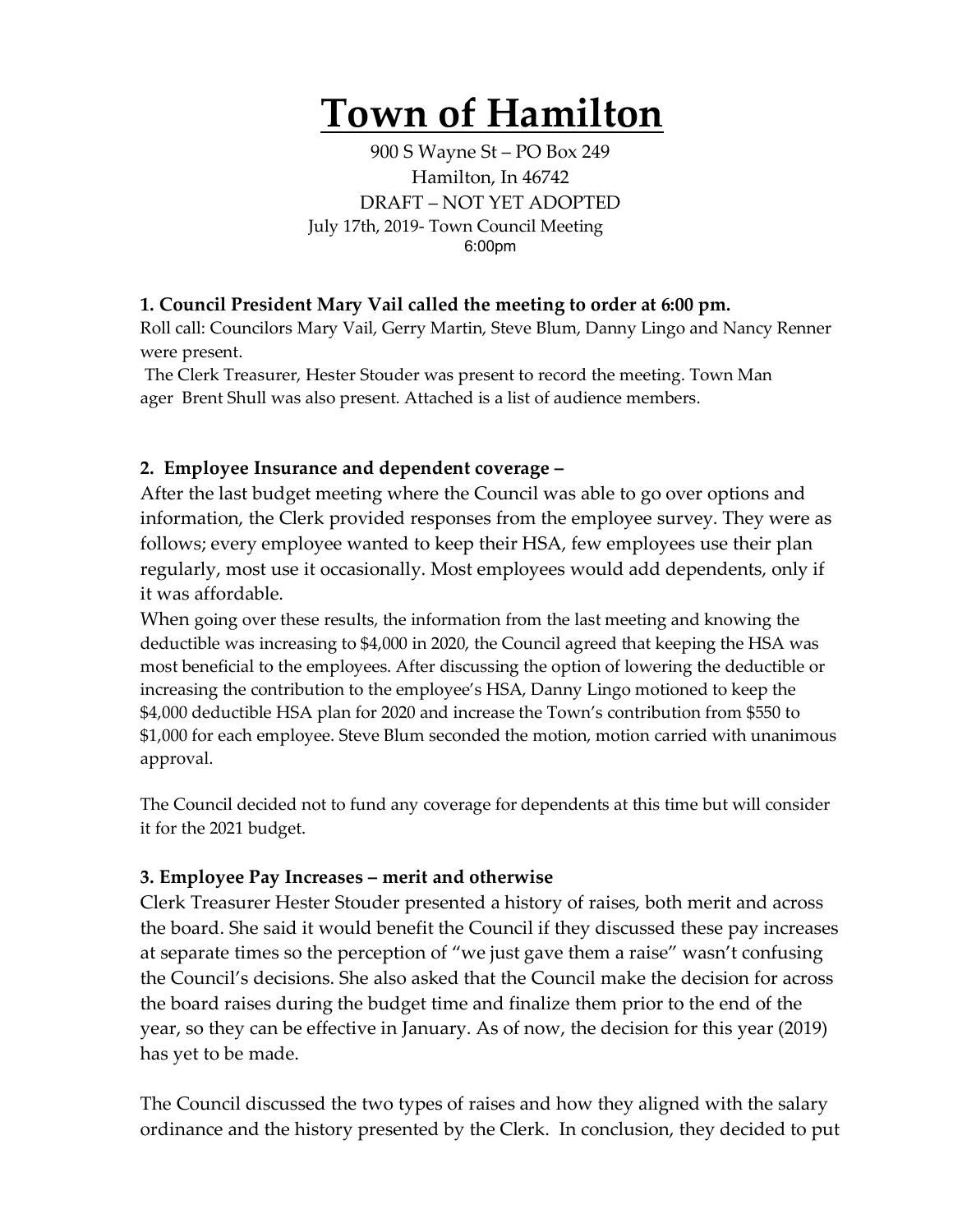up to a 5% increase in the budget for employee pay increases. They will decide what to do for 2019 and 2020 in November when they would like the topic to be back on the agenda.

Steve Blum also motioned to move the employee reviews to the last quarter of the year. Danny Lingo seconded the motion, motion carried.

4. Finalize Town and Park portion of the budget –

Downtown Beach Project - \$100,000 will be set aside, Brent will get fundraising and grants to help with expenses.

Carpet at Town Hall – Based on a rough estimate from a company, Brent said the cost will be upwards of \$31,900. This cost would be for carpet squares at the Town Hall only. The Council discussed the pros and cons and would like Brent to get pricing on different options. The budget will show \$35,000 for the project.

Sidewalks – The information Brent previously sent to the Council regarding sidewalks was too expansive and expensive for 1 budget year. The Council agreed to budget \$50,000 per year and will approve the area for construction during the given year.

Police Department Improvements – due to the extent of the work being done Brent would suggest budgeting \$75,000 to be on the safe side.

Cracks on the Tennis Courts - \$30,000 will be put in the budget, details of the work will be discussed with the Recreation board. The cost will include 4" of new cement and a new base.

Improve/Upgrade the pavilion at FCT – \$10,000 - This will include shade areas and improving the existing pavilion.

The old stage and bleachers at Fish Creek Trail will be advertised for someone to tear out and take the material. They will not be replaced, instead the Recreation board and Council will consider adding a Dog Park to the area.

The School will not pursue adding anything to the Town Water Tower.

Prior to closing the meeting, Councilman Danny Lingo motioned, per the direction of the Town lawyer, to eliminate all Town of Hamilton employment contracts on or